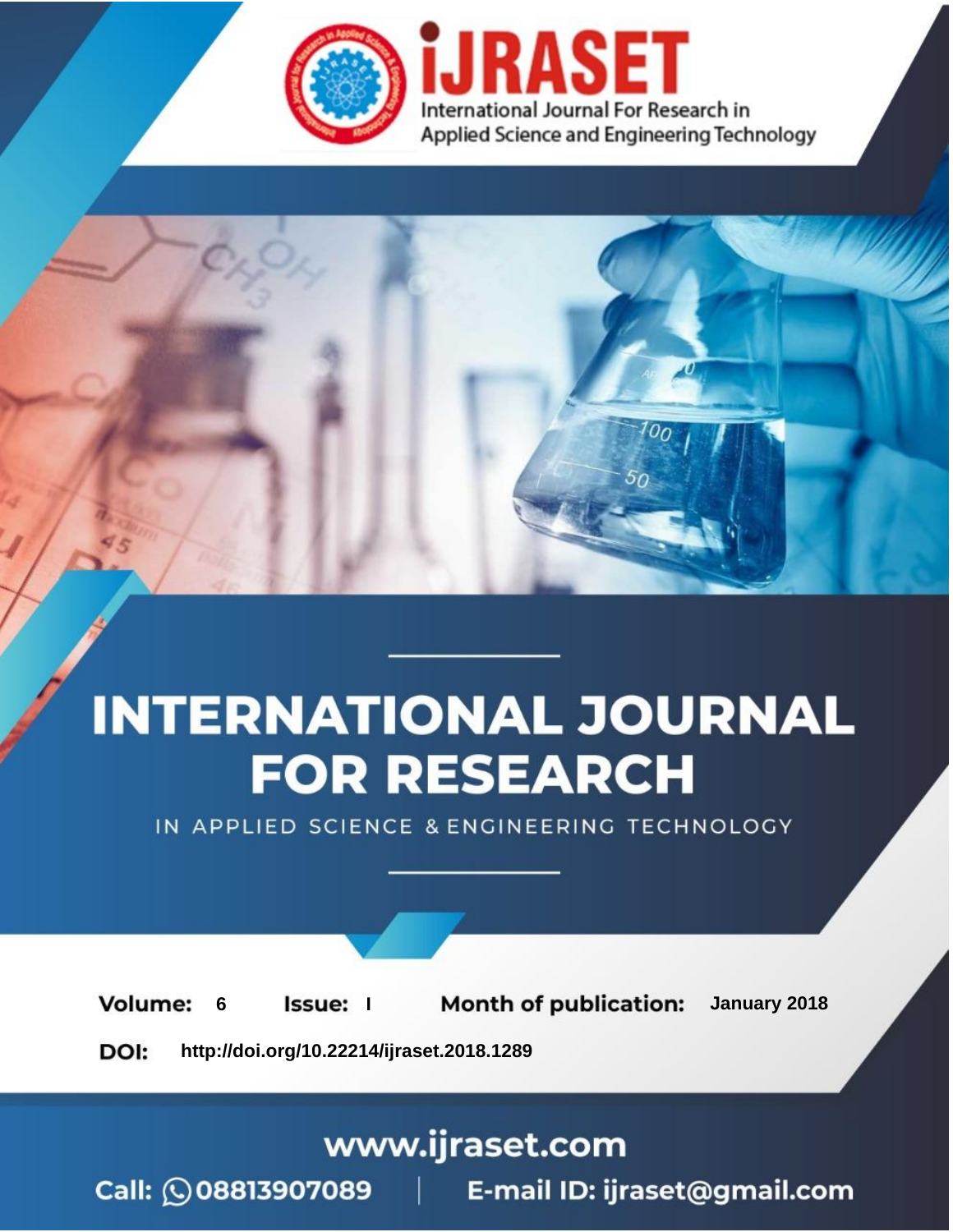

### **Issues Related to Data Security and Privacy in Cloud Computing**

Ashish A. Patokar<sup>1</sup>, Dr. V. M. Patil<sup>2</sup>

*<sup>1</sup>Assistant Professor Dept. of Computer Science & IT, Shri Shivaji College, Akola <sup>2</sup>Head & Associate Professor Dept. of Computer Science & IT, Shri Shivaji College, Akola*

*Abstract: Nowadays cloud computing is rapidly expanding technology in the instant word. Data security and privacy issues are most important in the growing technology in cloud computing in business, industry and academics. Various types of the cloud service providers are available in the market such as Microsoft, Google, Amazon, Go Grid, Enomaly etc. Customers use this application in establishing application in cloud surrounding and access them from anywhere. Huge data are store on the cloud and the authorized users can access this data with support of various service providers. Data security and privacy issues are applicable both hardware and software building in cloud. The data store in the cloud storage must be protected by using various cryptographic algorithms such as AES, DES, 3DES and RSA.*

*This paper focus on the data security and privacy issues such as data integrity, data privacy, data availability, data location access control in the cloud computing and the solution to the data security. Keywords: Security issues, Cloud computing, AES, 3DES.*

#### **I. INTRODUCTION**

Cloud computing is a emerging internet occupying computing system and implement easy and personalized utility to the customer for accessing the data on different cloud applications. The authorized users store their data on the data severs and also access this data from the server when require to the users. Cloud server providers (CSPs) maintain the data/information security and establish a mindset to corruption of the sensitive precise data without the former knowledge of the customer. There are various security algorithms are used for encryption and decryption of the data. With the help of these algorithms, users encrypt the data formerly storing in the cloud storage server [1]. The encryption process makes the data unreadable for the illegal/unapproved users and gives the strong data security. Cloud computing is associated with the different types of cloud services such as information as a service (IaaS), Platform as a Service (PaaS) and Software as a Service (SaaS) [2].

#### **II. LITERATURE REVIEW**

R. Velumadhava Rao et.al discussed the data security issues such as locality, integrity, access, confidentiality, breaches, segregation and data center operation and give the security solution for data by using encryption algorithm [1]. MeghnaUnnikrishnan et.al discussed security mechanism and comparative study of various algorithms and found an efficient algorithm to make the data secure using the homomorphic encryption and MD file algorithm for protecting the data [2]. Deepika Verma et.al proposed security algorithms for better security performance and by using this security algorithm the data files such as audio, text, video and images are properly stored on cloud [3] .V. Venkatesa Kumar et.al give the data security issue solution and security attacks occur in the cloud and ensure cloud more secured [4]. Vijendra Rajendra Augustine et.al discussed the cryptographic mechanism such as RSA, AES and DES for data security in cloud [5]. Uma Naik et.al introduces security issues and security purpose RSA algorithm and dual security algorithm for cloud computing [6].R. Pushplatha et.al discussed security issues, cloud services and various symmetric sand asymmetric algorithms to give better security for cloud [7]. Poonam M. Pardeshi et.al. Proposed secured and efficient AES base system and the system supports public auditing for use of TPA and privacy preserving and does not leakage of data to TPA during verification process [8]. K. R. Monisha discussed AES and RSA security techniques for data security and privacy issues in cloud storage for protecting the data in cloud system [9]. Mervat Bamiah et.al discussed the cloud security challenges and the clouds adopt services in industries [10]. S. Arul Oli et.al discussed about the security techniques for minimizing time, data size and services while data uploading into the cloud storage [11].Cong Wang et.al discussed about the secured cloud storage system by supporting privacy preserving public auditing [12].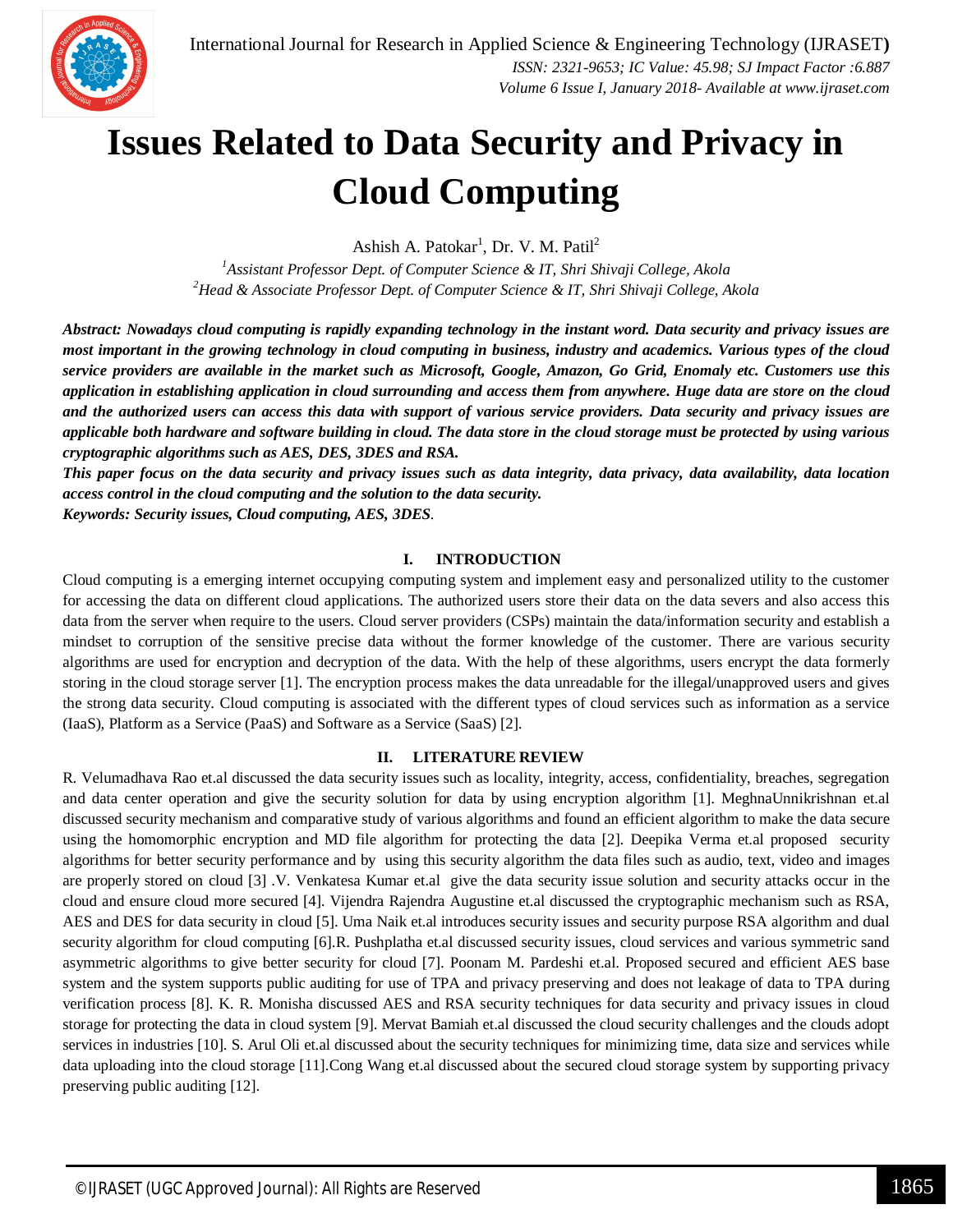

International Journal for Research in Applied Science & Engineering Technology (IJRASET**)**

 *ISSN: 2321-9653; IC Value: 45.98; SJ Impact Factor :6.887 Volume 6 Issue I, January 2018- Available at www.ijraset.com*

#### **III. DATA SECURITY AND PRIVACY ISSUES IN THE CLOUD COMPUTING**

There are various data security and privacy issues for cloud computing are as follows-

#### *A. Data privacy*

There is no guarantee to keep the secret data to be preserved unauthorized users can access the data in the cloud, for these privacy policies and procedures are provided for the safety of data on cloud [1, 2, 4, 5].

#### *B. Data integrity*

At the equal time, several users and cloud suppliers access and repair the data so integrity preserved perfectly to avoid data loss [1, 2, 4, 5].

#### *C. Data availability*

Users can store daa on particular servers located in various clouds. Data availability develops into a dominant appropriate issues as the possibility of unmatchable arrangement becomes tough [1, 2, 5].

#### *D. Data confidentiality*

Clod users store their data or information on private server and content like audio, video, data files etc. stored among multi cloud suppliers. Although the data is stored in the private servers, confidentiality of that data is necessary provision [1, 2, 5].

#### *E. Data location*

In cloud data is located over the different regions and search the location of data is challenging. During the data are dragged to distinct geographic locations and the laws guided. Users appreciate their data location is declared by the cloud service provider [1, 5, 6].

#### *F. Segregation*

The important feature of cloud computing is multi enterprise and grant the permission to store data on cloud servers by multi users. By accepting any function, data can be trusted. Extremely it is required to store data independently from the surviving users' data. And these data segregation can recognize using the data validation and insecure storage stage [1].

#### *G. Access control*

Access control points out the data security rules. Access control mechanism perform by using various security algorithms such as encryption techniques and key management are used for the data stored and shared on the cloud and only authorized users can access this data. The security is given to the data to avoid data hack from unauthorized users. Encryption techniques are used by the users to avoid security attacks [1,2].

#### *H. Data Loss*

When the users store and share data on cloud the chances of the data loss occurs. To avoid data loss gives the permission to the authorized users and protect the data from the unauthorized users and use the encryption techniques for the data loss [4].



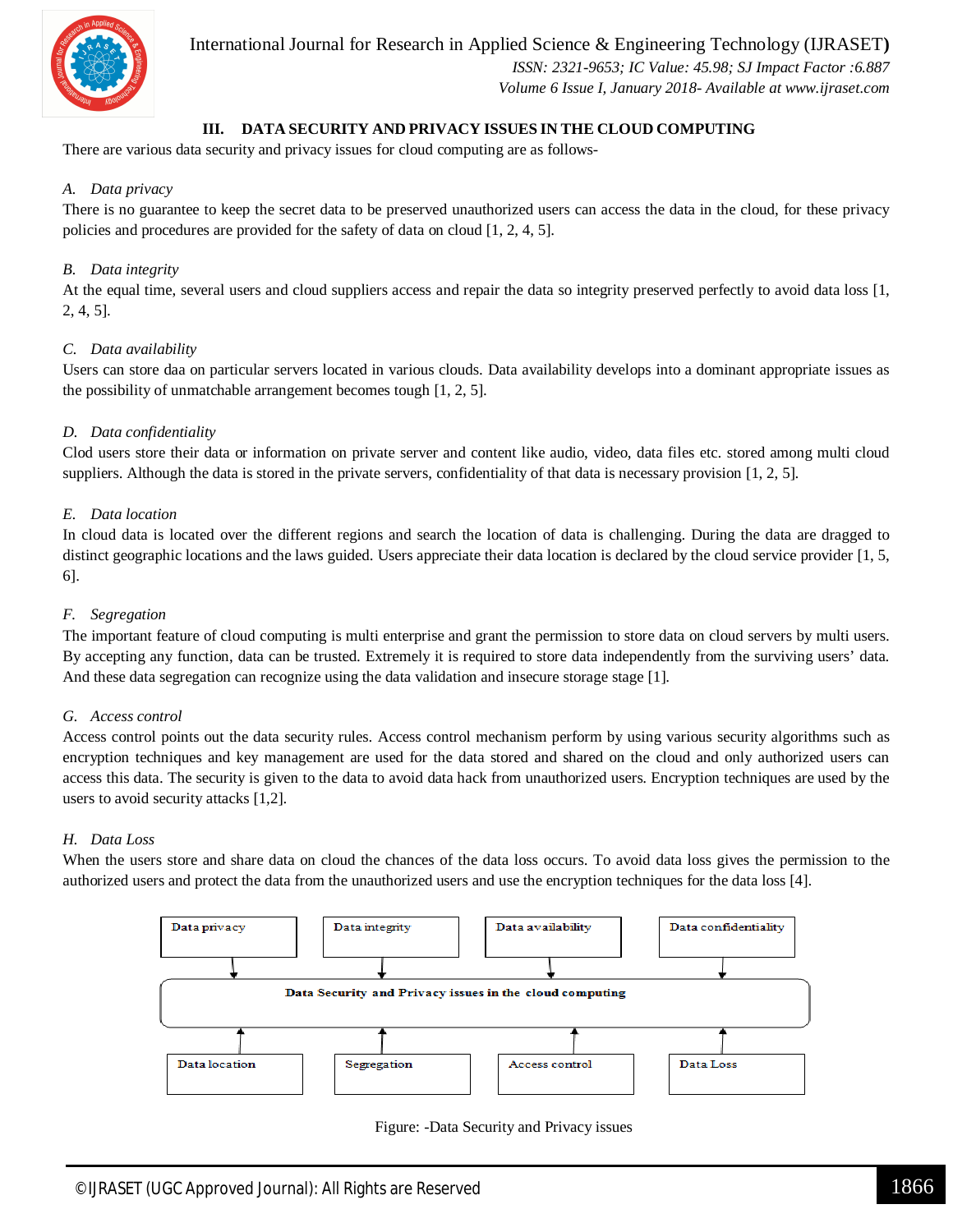

International Journal for Research in Applied Science & Engineering Technology (IJRASET**)**

 *ISSN: 2321-9653; IC Value: 45.98; SJ Impact Factor :6.887 Volume 6 Issue I, January 2018- Available at www.ijraset.com*

#### **IV. PROBLEM STATEMENT**

Data Security in the most important issues in cloud data storage. Users can store their data or information in the cloud but sometimes the data may be loss or corrupted due the third party intruder. While storing and retrieving the data from the cloud security is the important issues to avoid the unauthorized users does not access these data. To overcome such types of problems occur in cloud storage introduce encryption algorithms such as AES and 3DES for better security and performance.

#### **V. DATA SECURITY SOLUTIONS**

Data security is given by using various cryptographic algorithms. Data store and shared on the cloud servers users first encrypt the data and only the authorized users can access this data. For better security to data, data integrity, access control, Segregation, data encryption, data availability security issues are used to improve the security of data over cloud servers. To avoid data from unauthorized users, use the encryption techniques that makes the data unreadable and only the authorized users can read by using the management system. Firstly to identify the data is properly stored on backup and contents do not change during the uploading process. Software as a Service model is used to segrate data from various users. AES and 3DES algorithms are used for encryption of the data. 3DES symmetric key algorithms also are used for strong security for the data and only the authorized users can access this data by using key management system.

#### **VI. CONCLUSION**

In this paper different data security issues such as data availability, privacy, integrity, access control, data loss, segregation and security solutions are provided using the encryption techniques for better security for the secured data access from the cloud. For secure data access in cloud, encryption algorithms such as AES and 3DES used for storing and sharing data from cloud. Also provides the key for the authorized users for retrieving the data from the cloud and unauthorized users can not access these data.

#### **REFERENCES**

- [1] R. Velumadhava, K. Selvamani, "Data Security Challenges and Its Solution in cloud Computing", International Conference on Intelligent Computing, Communication and Convergence (ICCC-2015), pp 204-209.
- [2] MeghnaUnnikrishnan, LipiArun, "Comparative study of cloud computing data security methods", International journal of computer application (0975- 8887),2014, pp 13-18.
- [3] DeepikaVerma,KaranMahajan, " To Enhance Data Security In Cloud Computing Using Combination of Encryption Algorithm", International journal of advance in science and technology (IJAST) , Vol.2,issue 4, December 2014, ISSN 2348-5426 pp 41-44.
- [4] V. Venkatesa Kumar, M. Nithya, "Improving Security Issues And Security Attacks In Cloud Computing", International journal of advance research in computer and communication engineering, ISSN (online):2278-1021, Vol 3, issue 10, October 2014, pp 8148-8151.
- [5] VijendraRajendra Augustine, Prabhakar L. Ramteke, "Data storage Security In Cloud Environment With Encryption And Cryptographic Techniques", International journal of application or Innovation in Engineering and management (IJAIEM), ISSN 2319-4847,vol 3, issue 3, March 2014, pp 209-213.applicable in Multi-Cloud Environmebt", International journal of Advanced Research in computer and communication engineering, vol. 5, issue 3, March 2016, pp 460-463.
- [6] Uma Naik, V. C. Kotak, "Security Issues With Implementation of RSA and Proposed Dual Security Algorithm For Cloud Computing", IOSR Journal of electinics and communication pp 362-375.
- [7] R. Pushplatha, "Cloud Computing And Security Issues", international journal of engineering and computer science, ISSN:2319-7242, vol 3, issue 5, May 2014, pp 5764-5768.
- [8] PoonamPardeshi, Deep0ali R. Borade, "Improving Data Integrity for Storage Security in Cloud Computing", IJCSNS International journal of computer Science and network security, Vol. 15, No. 7, July 2015, pp 61-67.
- [9] K. R. Monisha, "Secure Cloud ComputingUsing AES and RSA Algorithms", Proceedings of 20th IRF International conference, ISBN:978-93-84209-01-8, 1 March 2015, pp 12-17.
- [10] MervetBamiah, SarfarazBrohi, SuriayatiChuprat, Muhammad Nawaz Brohi, "Cloud Implementation Security Challenges", Proceeding of 20125 international of mcloud computing technologies, application and management © 2012 IEEE, pp 174-178.
- [11] S. Arul Oli, L. Arockiam, "Confidentiality Technique for Enhancing Data Security Using Encryption and Obfuscation in Public Cloud Storage", Inyternational Journal of Advanced Research in Computer and Communication Engineering, Vol. 5, Issue 2, February 2016, pp 431-435
- [12] Cong-Wang S. M. Chow, Qian Wang, KuiRen, Wenjing Lou, " Privacy Preserving Public Auditing for Secure Cloud Storage", IEEE Transactions On Computer, Vol. 62, No.. 2, Feb. 2013